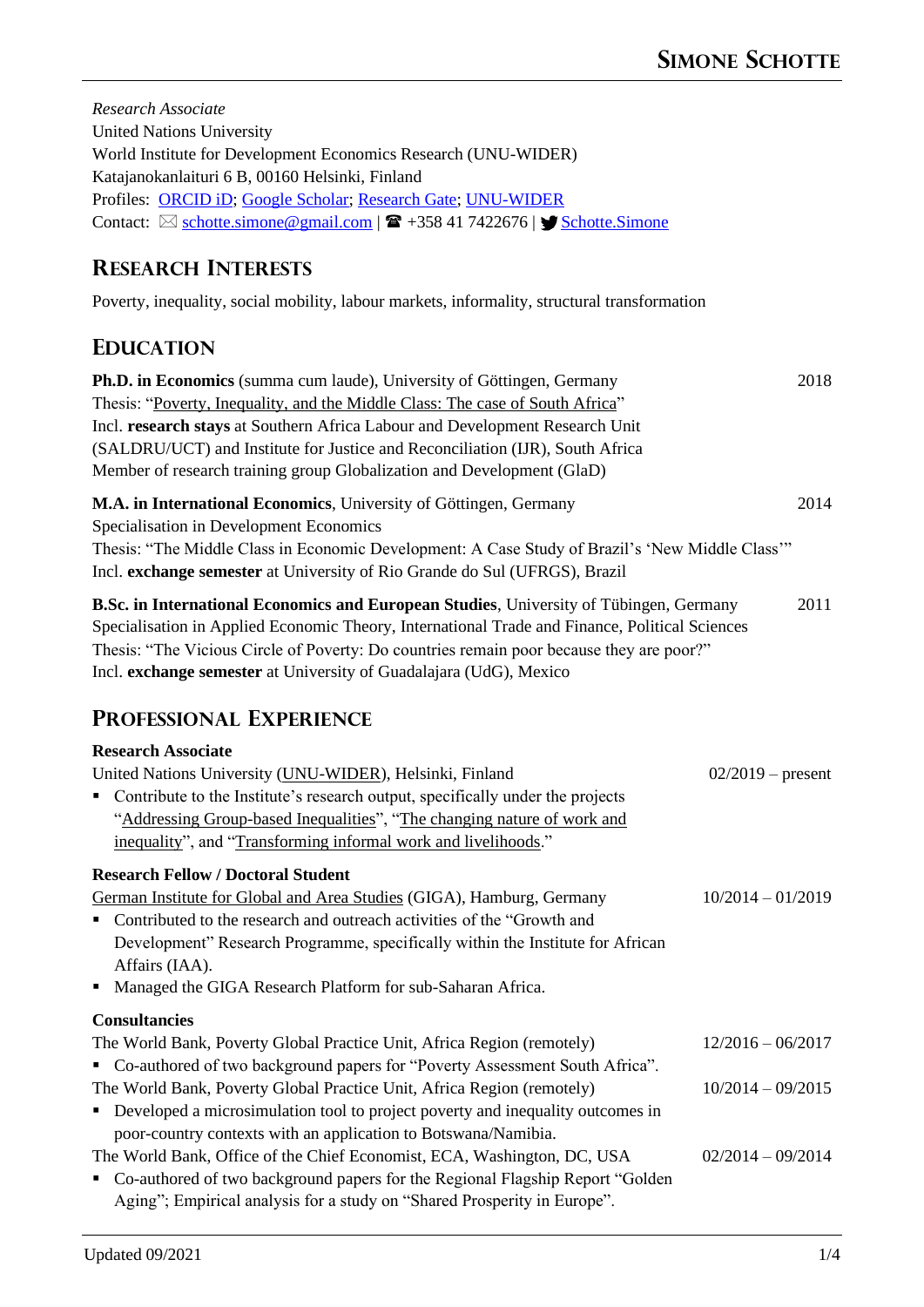### **Research Assistance & Internships**

| University of Göttingen, Chair of Development Economics, Göttingen, Germany | $05/2013 - 02/2014$ |
|-----------------------------------------------------------------------------|---------------------|
| Konrad Adenauer Stiftung (KAS), Rio de Janeiro, Brazil                      | $02/2013 - 03/2013$ |
| Institute for Applied Cultural Research (IFAK), Göttingen, Germany          | $03/2012 - 06/2012$ |
| German-Chilean Chamber of Commerce and Industry, Santiago de Chile, Chile   | $05/2011 - 09/2011$ |
| Institute for Applied Economic Research, Tübingen, Germany                  | $11/2010 - 02/2011$ |

# **AWARDS & SCHOLARSHIPS**

| PhD Scholarship Evangelisches Studienwerk Villigst e.V.            | $05/2015 - 04/2018$   |
|--------------------------------------------------------------------|-----------------------|
| Best Graduate of the Faculty of Economics, University of Göttingen | Winter term $2013/14$ |
| German Academic Exchange Service (DAAD) Scholarship                | $08/2009 - 12/2009$   |

## **RESEARCH OUTPUT**

#### **Peer-reviewed scientific articles**

- Danquah, M., **Schotte, S.**, and K. Sen (forthcoming). Informal work in sub-Saharan Africa: Dead end or steppingstone? *IZA Journal of Migration and Development*.
- **Schotte, S.** (2020). The anxious and the climbers: Ambivalent attitudes towards democracy among South Africa's middle class. *The Journal of Development Studies*, 1-19. <https://doi.org/10.1080/00220388.2020.1802007>
- Boahen, E. A., Opoku, K., and **S. Schotte** (2020). Duration of pre-university education and labour market outcomes: Evidence from a quasi-experiment in Ghana. *Journal of International Development*. 33(1), 208-232. <https://doi.org/10.1002/jid.3519>
- Danquah, M., **Schotte, S.** and K. Sen (2020). COVID-19 and Employment: Insights from the Sub-Saharan African Experience. *The Indian Journal of Labour Economics*, 63(1), 23-30. <https://doi.org/10.1007/s41027-020-00251-4>
- Flachsbarth, I., **Schotte, S.**, Lay, J., and A. Garrido (2018). Rural structural change, poverty and income distribution: evidence from Peru. *The Journal of Economic Inequality*, 16(4), 631-653. <https://doi.org/10.1007/s10888-018-9392-z>
- **Schotte, S.**, Zizzamia, R., and M. Leibbrandt (2018). A poverty dynamics approach to social stratification: The South African case. *World Development*, 110, 88-103. Featured i[n BusinessDay.](https://www.businesslive.co.za/bd/opinion/2017-10-02-stable-middle-class-in-sa-may-be-smaller-than-thought-study-shows/) <https://doi.org/10.1016/j.worlddev.2018.05.024>
- Winkler, H., and **S. Schotte** (2018). Why Are the Elderly More Averse to Immigration When They Are More Likely to Benefit? Evidence Across Countries. *International Migration Review*, 1-33. Featured in [Brookings,](https://www.brookings.edu/blog/future-development/2015/07/22/why-do-elderly-people-oppose-immigration-when-theyre-most-likely-to-benefit/) [The World Bank,](http://blogs.worldbank.org/peoplemove/age-old-debate-why-do-elderly-people-oppose-immigration) [World Economic Forum.](https://agenda.weforum.org/2015/07/why-do-older-people-oppose-immigration/)<https://doi.org/10.1177/0197918318767927>
- De Mello, L., **Schotte, S.**, Tiongson, E. R., and H. Winkler (2017). Greying the Budget: Ageing and Preferences over Public Policies. *Kyklos*, 70(1), 70-96. Featured i[n World Economic Forum.](http://www.weforum.org/agenda/2015/06/how-will-ageing-populations-affect-politics) <https://doi.org/10.1111/kykl.12131>
- Bussolo, M., **Schotte, S.**, and M. Matytsin (2017). Accounting for the bias against the life-cycle hypothesis in survey data: An example for Russia. *The Journal of the Economics of Ageing*, 9, 185-207. <https://doi.org/10.1016/j.jeoa.2017.03.001>

#### **Non-refereed scientific articles (incl. book and report chapters)**

- Raj, R., **Schotte, S.**, and K. Sen (2020). How Mobile Are Workers across Informal and Formal Jobs in India?. *Economic & Political Weekly*, 55(46), 40-48. Featured in *[Mint,](https://www.livemint.com/news/india/the-low-skill-trap-in-india-s-informal-sector-11599621271912.html) [Open,](https://openthemagazine.com/feature/global-study-indian-informal-sector-reveals-shocking-results/) [Economic Times](https://economictimes.indiatimes.com/jobs/lockdown-threatens-to-undo-a-hard-won-success-for-indias-employment-woes/articleshow/78080647.cms)*.
- Leibbrandt, M., Schotte, S., and Zizzamia, R. (2019). Tackling persistent poverty and inequality: A dynamic perspective. In: M.S. Smith (Ed.) *Confronting Inequality: The South African Crisis*. Jacana Media.
- Giesbert, L., and **S. Schotte** (2016). [Review: Roger Southall, The New Black Middle Class in South Africa.](https://journals.sub.uni-hamburg.de/giga/afsp/article/view/992) *Africa Spectrum*, 51(3), 135–139.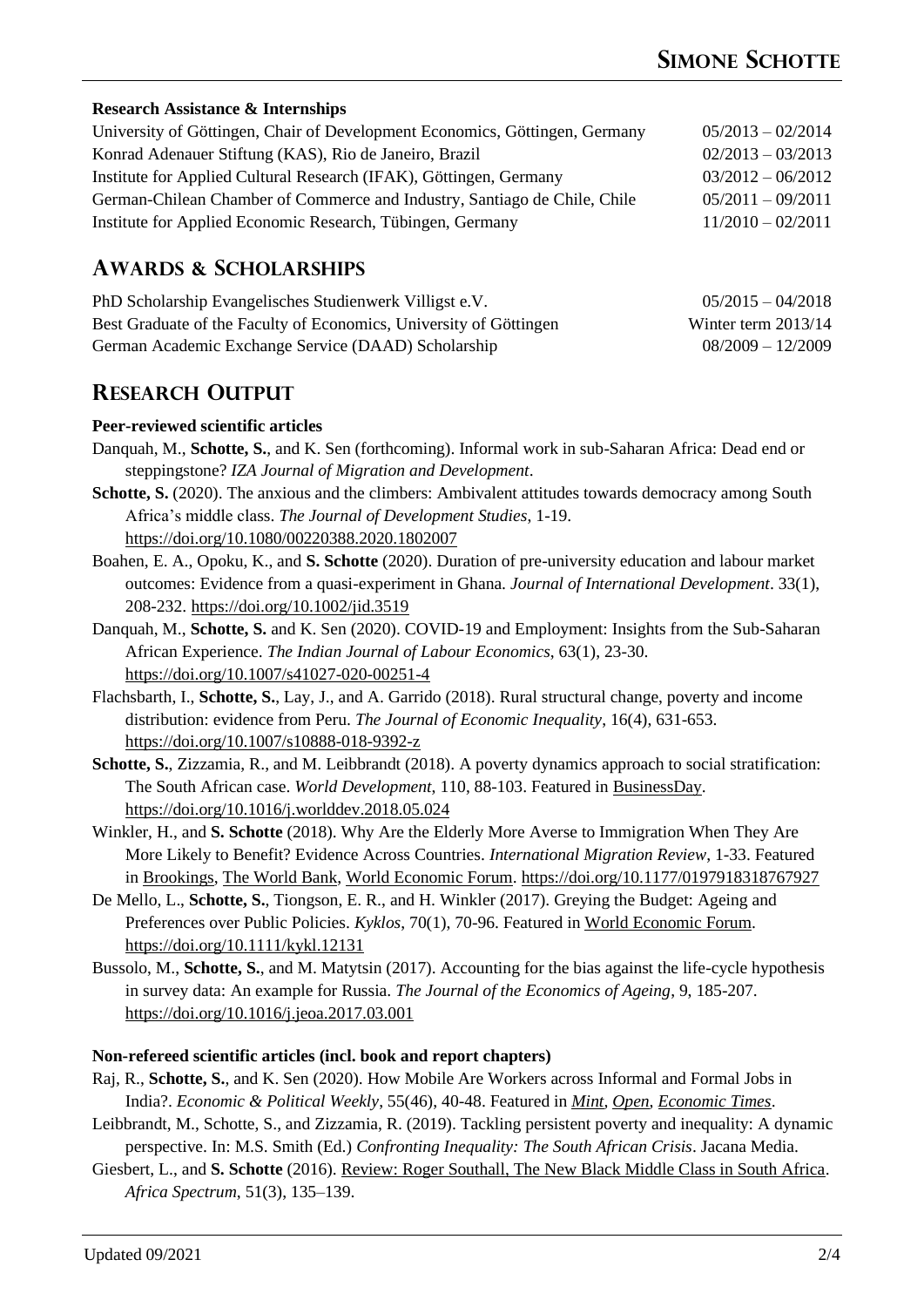- Winkler, H., De Mello, L., **Schotte, S.**, and E. R. Tiongson (2015). Overcoming the Legacy of Expanding Populations. In: Bussolo, M., Koettl, J., and E. Sinnott (Eds.) [Golden Aging : Prospects for Healthy,](https://openknowledge.worldbank.org/handle/10986/22018)  [Active, and Prosperous Aging in Europe and Central Asia,](https://openknowledge.worldbank.org/handle/10986/22018) Washington, DC: World Bank.
- Bussolo, M., Nguyen, T. C., Munoz Boudet, A. M., Albertini, M., Azevedo, J. P., Bauer, J. M., Nie, P., Sousa-Poza, A., Evans, B., Majoka, Z., Nguyen, M., **Schotte, S.**, Signorelli, S., Simler, K., and N. Sinha (2015). Aging and Poverty and Inequality. In: Bussolo, M., Koettl, J., and E. Sinnott (Eds.) [Golden Aging: Prospects for Healthy, Active, and Prosperous Aging in Europe and Central Asia,](https://openknowledge.worldbank.org/handle/10986/22018) Washington, DC: World Bank.

### **Working papers (selected)**

- **Schotte, S.**, and R. Zizzamia. (2021). The livelihood impacts of Covid-19 in urban South Africa: A view from below. [WIDER Working Paper, 2021/56; SA-TIED Working Paper, 168.](https://doi.org/10.35188/UNU-WIDER/2021/994-5) Featured i[n News24,](https://www.news24.com/news24/columnists/guestcolumn/opinion-covid-19-lays-bare-cape-towns-social-divide-deepens-underlying-inequalities-20210327) NewzRoom Afrika, [WIDER](https://www.wider.unu.edu/publication/covid-19-lays-bare-cape-town%E2%80%99s-social-divide-deepens-underlying-inequalities)*Angle*.
- **Schotte, S.**, Danquah, M., Osei, R. D., and K. Sen (2021). The labour market impact of COVID-19 lockdowns: Evidence from Ghana. [IZA Discussion Paper No. 14692;](http://ftp.iza.org/dp14692.pdf) [WIDER Working Paper,](https://doi.org/10.35188/UNU-WIDER/2021/965-5)  [2021/27.](https://doi.org/10.35188/UNU-WIDER/2021/965-5) Featured in [The Conversation,](https://theconversation.com/ghanas-lockdown-hit-vulnerable-workers-hard-what-needs-to-happen-next-time-156876) [WIDER](https://www.wider.unu.edu/publication/ghanas-lockdown-hit-vulnerable-workers-hard)*Angle*.
- Gradín, C., and **S. Schotte** (2020). Implications of the changing nature of work for employment and inequality in Ghana, [WIDER Working Paper, 2020/119.](https://doi.org/10.35188/UNU-WIDER/2020/876-4)
- Lewandowski, P., Park, A., and **S. Schotte** (2020) The global distribution of routine and non-routine work. [IZA Discussion Paper No. 13384;](https://ftp.iza.org/dp13384.pdf) [WIDER Working Paper, 75/2020.](https://doi.org/10.35188/UNU-WIDER/2020/832-0) Featured in [WIDER](https://www.wider.unu.edu/publication/global-distribution-routine-and-non-routine-work-%E2%80%93-and-why-we-should-we-care-about-it)*Angle*.
- Danquah, M., **Schotte, S.**, & K. Sen (2019). Informal work in sub-Saharan Africa: Dead end or steppingstone? [WIDER Working Paper, 107/2019.](https://doi.org/10.35188/UNU-WIDER/2019/743-9)
- **Schotte, S.** (2019). Structural poverty dynamics in urban South Africa: A mixed-methods investigation. [WIDER Working Paper, 100/2019.](https://doi.org/10.35188/UNU-WIDER/2019/736-1) Featured in [Chronic Poverty Advisory Network,](http://www.chronicpovertynetwork.org/blog/2020/4/23/covid-19-in-south-africa-temporary-shock-or-lasting-poverty-trap) [WIDER](https://www.wider.unu.edu/publication/temporary-shock-or-lasting-poverty-trap)*Angle*.
- Zizzamia, R., **Schotte, S.**, and M. Leibbrandt (2019). Snakes and ladders and loaded dice: Poverty dynamics and inequality in South Africa between 2008-2017. [SALDRU Working Paper, 235;](http://www.opensaldru.uct.ac.za/handle/11090/950) [WIDER](https://doi.org/10.35188/UNU-WIDER/2019/659-3)  [Working Paper, 25/2019;](https://doi.org/10.35188/UNU-WIDER/2019/659-3) [SA-TIED Working Paper, 33.](https://sa-tied.wider.unu.edu/article/snakes-and-ladders-and-loaded-dice-poverty-dynamics-and-inequality-in-south-africa-2008-2017) Featured in [Econ3x3,](http://www.econ3x3.org/article/socio-economic-class-south-africa-playing-snakes-and-ladders-loaded-dice) [SA-TIED Research](https://sa-tied.wider.unu.edu/article/game-snakes-and-ladders-loaded-dice-%E2%80%94-socioeconomic-class-and-poverty-in-south-africa)  [Brief.](https://sa-tied.wider.unu.edu/article/game-snakes-and-ladders-loaded-dice-%E2%80%94-socioeconomic-class-and-poverty-in-south-africa)
- **Schotte, S.**, Zizzamia, R., and M. Leibbrandt (2017). Social stratification, life chances and vulnerability to poverty in South Africa. [SALDRU Working Paper, 208.](http://hdl.handle.net/11090/883) Featured in [BusinessDay.](https://www.businesslive.co.za/bd/opinion/2017-10-02-stable-middle-class-in-sa-may-be-smaller-than-thought-study-shows/)
- Zizzamia, R., **Schotte, S.**, Leibbrandt, M., and V. Ranchhod (2016). Vulnerability and the middle class in South Africa[. SALDRU Working Paper, 188;](http://hdl.handle.net/11090/846) NIDS Discussion Paper, 2016/15.

## **Publications intended for the general public**

- Schotte, S., Zizzamia, R., and M. Leibbrandt (2017). Defining the Middle Class in the Global South: A [Quantitative Perspective from South Africa.](https://www.ifri.org/en/publications/editoriaux-de-lifri/lafrique-questions/defining-middle-class-global-south-quantitative) Ifri, *L'Afrique en questions*, 33.
- Giesbert, L., Pfeiffer, B., and **S. Schotte** (2016). [Economic Partnership Agreements with the EU: Trade-](https://www.giga-hamburg.de/de/publikationen/giga-focus/afrika)[Offs for Africa.](https://www.giga-hamburg.de/de/publikationen/giga-focus/afrika) *GIGA Focus Africa*, 7. Featured in [Deutsche Welle,](http://dw.com/p/2Tbgq) [BR Podcast,](https://www.br.de/radio/bayern2/sendungen/zuendfunk/kolumnen-sendungen/generator/freier-handel-zwischen-ungleichen-partnern-100.html) [Süddeutsche Zeitung.](http://www.sueddeutsche.de/wirtschaft/freihandel-eu-importe-torpedieren-afrikas-wirtschaft-1.3314106)
- Giesbert, L., and **S. Schotte** (2016). [Africa's New Middle Class: Fact and Fiction of Its Transformative](https://www.giga-hamburg.de/en/publication/africas-new-middle-class)  [Power.](https://www.giga-hamburg.de/en/publication/africas-new-middle-class) *GIGA Focus Africa*, 1.
- Lay, J., and **S. Schotte** (2013). [Lateinamerikas neue Mittelschicht: nachhaltiger Aufstieg?](https://www.giga-hamburg.de/de/publication/lateinamerikas-neue-mittelschicht-nachhaltiger-aufstieg) [*Latin America's new middle class: Sustainable advancement?*]. *GIGA Focus Latin America*, 8.
- Dane, F., and **S. Schotte** (2013). [Brazil: Economically overestimated and politically underestimated?](http://www.kas.de/brasilien/de/%20publications/34492/) Konrad Adenauer Stiftung, Country Report Brazil.
- Lingenthal, L., and **S. Schotte** (2013). Brasiliens Mittelklasse wächst [Was sind die Politischen Folgen?](http://www.kas.de/brasilien/de/publications/33999/) [Brazil's middle class is expanding – What are the political consequences ?]. Konrad-Adenauer-Stiftung, Country Report Brazil.